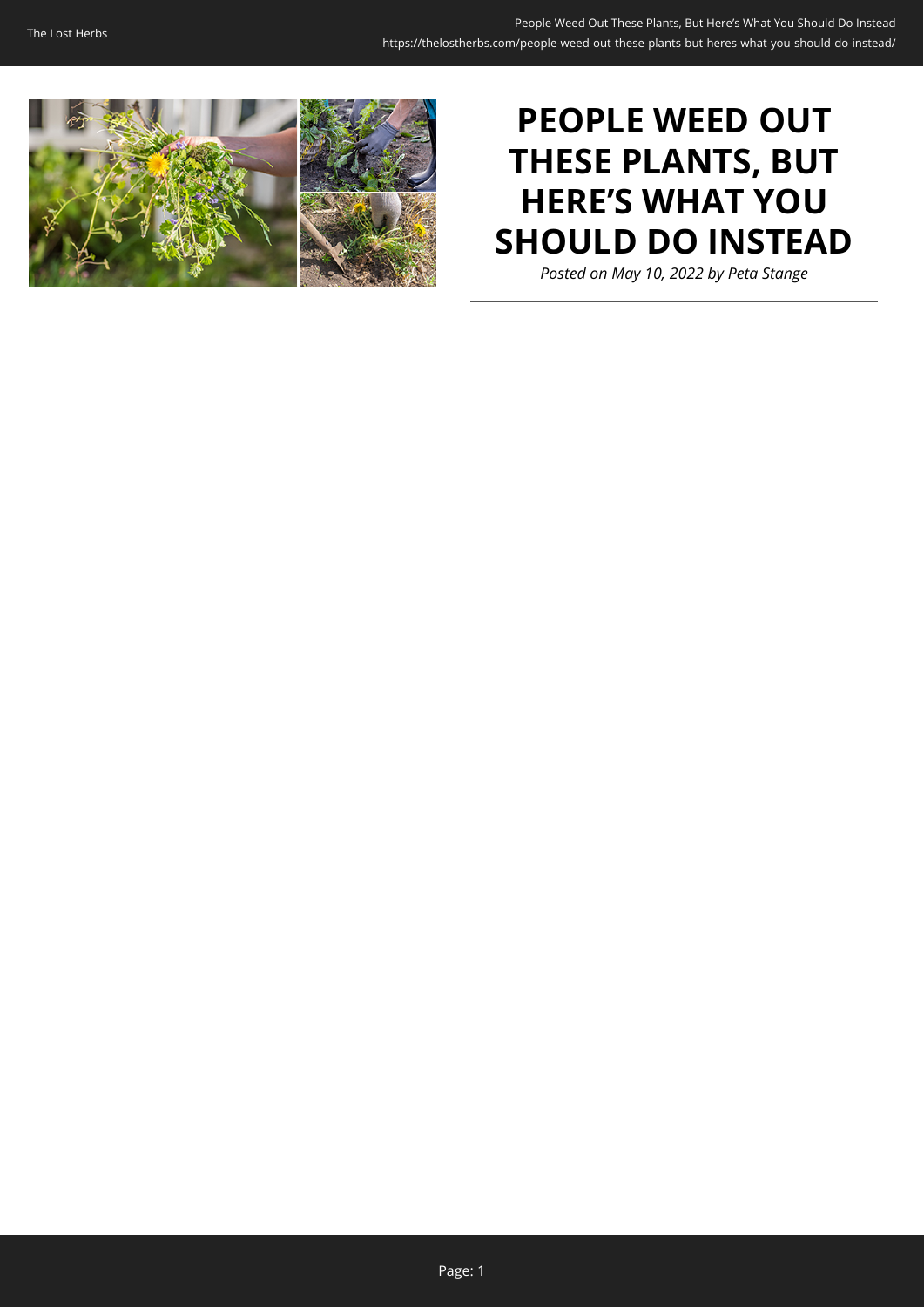No one likes weeding. There are so many other jobs in the garden that motivate me, but when it comes to keeping on top of my weeds, I suddenly can't find the time.

So why not "value-add" to the onerous task by putting some of those weeds to good use? Composting is the obvious one, but you can always combine weeding with foraging since many of the weeds we pull out are edible. There's also the option to create either a salve or infused oil to benefit from the medicinal properties of the weeds found around us.

Below is a short list of some internationally common weeds that can be put to good use in the kitchen or medicinal cabinet.

## **Stinging nettle**

Stinging nettle (*Urtica dioica*) is usually weeded out due to its hollow, stinging hairs, but the leaves and stems can be made into a nutritious tea (brew for 5 minutes then strain) or blanched and eaten like spinach to treat a [wide range](https://www.hindawi.com/journals/ecam/2022/4024331/) of conditions, for example, hypertension and [rheumatoid](https://www.sciencedirect.com/science/article/abs/pii/S0079610719300987) [arthritis.](https://www.sciencedirect.com/science/article/abs/pii/S0079610719300987)

Just remember to harvest fresh new growth in spring before seeds are produced in summer when the leaves become inedible.

## **Mallow**

Mallow *(Malva spp.*) has mucilage and polysaccharides and the whole plant can be used to soothe irritated mucus membranes like a sore throat or chest congestion.

It's a strong anti-oxidant and is *effective* against certain microbes and inflammation.

Brew a small handful of fresh or dried roots, leaves, and/or flowers in hot water for 5 minutes. Alternatively, add the leaves and flowers to a smoothie.

## **Dandelion**

Dandelion (*Taraxacum spp.*) is entirely edible; from root to seeds.

Leaves are best blanched before eating to remove some of the bitterness due to the small amounts of white latex in them.

Brewing a tea from the leaves and flowers or grinding the roots with warm water makes a caffeinefree alternative to coffee which can produce [anti-diabetic and anti-tumor](https://wjarr.com/sites/default/files/WJARR-2021-0570.pdf) effects.

When extracted in at least 40% alcohol for 1 – 2 weeks, the fresh or dried leaves and flowers make a strong anti-inflammatory tincture for treating [heart disease.](https://www.sciencedirect.com/science/article/abs/pii/S0963996918301790) When the dried leaves and flowers are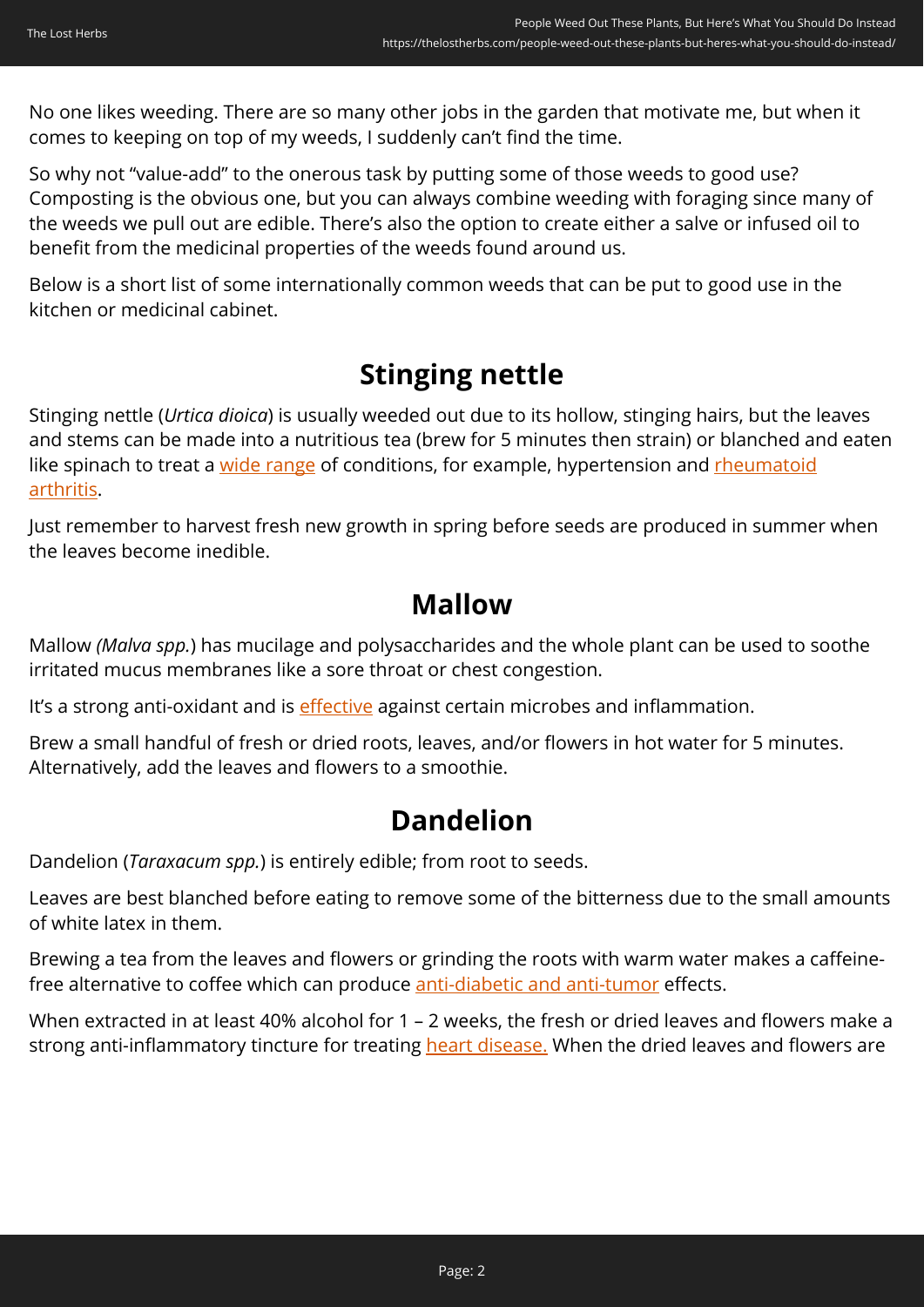infused in warm oil for 2 – 3 hours, the oil can treat [liver conditions.](https://wjarr.com/sites/default/files/WJARR-2021-0570.pdf)

## **Catsear**

Catsear or False Dandelion (*Hypochaeris spp.*) is entirely edible, although not as bitter as dandelion so it can be eaten raw.

It is high in sesquiterpene lactones which have an enormous range of proven [medicinal benefits](https://www.sciencedirect.com/science/article/pii/B9780128094501000065) and are best extracted via [oil.](https://www.ncbi.nlm.nih.gov/pmc/articles/PMC8309091/)

Chop up and dry the entire plant then infuse it in oil for 2 weeks. Strain and ingest a teaspoon of the oil.

It is NOT recommended to use it topically due to potential skin sensitivities.

## **Dock Weed**

Dock weed (*Rumex spp.*) leaves and roots are high in [antioxidants](https://www.sciencedirect.com/science/article/abs/pii/S0278691515300624) and [phenolic compounds,](https://www.sciencedirect.com/science/article/abs/pii/S0378874115301264?via%3Dihub) such as anthraquinones and flavonoids, which have [numerous](https://www.academia.edu/75377193/_content_Antioxidant_Hepatoprotective_and_Antidepression_Effects_of_Extracts_and_Identification_of_a_Novel_Bioactive_Compound_i_content_Rumex_tingitanus_) health [benefits](https://www.academia.edu/75990619/Antibacterial_Activity_of_Root_Extracts_of_Rumex_Nervosus_Growing_in_Yemen) and are best extracted into an alcoholic tincture.

Infuse fresh roots and leaves in 40% alcohol for 2 weeks then strain and take half a teaspoon of the liquid tincture every day. You can also eat fresh, new dock weed leaves in small quantities raw, otherwise, boil them to remove some of the oxalic acids.

## **Goosefoot**

Goosefoot (Chenopodiastrum spp.) seeds, leaves, and stems are all edible and nutritious.

High in both [glycoside and aglycone coumarins](https://www.researchgate.net/publication/320802041_Phytochemical_investigation_of_Chenopodium_Murale_family_Chenopodiaceae_cultivated_in_Iraq_isolation_and_identification_of_scopoletin_and_gallic_acid) such as scopoletin, it is used as a treatment for diabetes and depression in the form of both a simple tea brewed for 5 – 10 minutes as well as an alcohol tincture like dock weed above.

## **Dovefoot**

Dovefoot geranium (*Geranium molle*) flowers are edible and half a handful of fresh leaves and flowers can be brewed into a tea to reduce fever and treat diarrhea.

Alcoholic tinctures may have anti-cancer, anti-hyperglycemic, and anti-inflammatory [properties.](https://bibliotecadigital.ipb.pt/bitstream/10198/22350/4/95.pdf)

Tinctures will take 1 week to extract in alcohol (use a higher % alcohol for fresh flowers and leaves and a lower % alcohol for dried).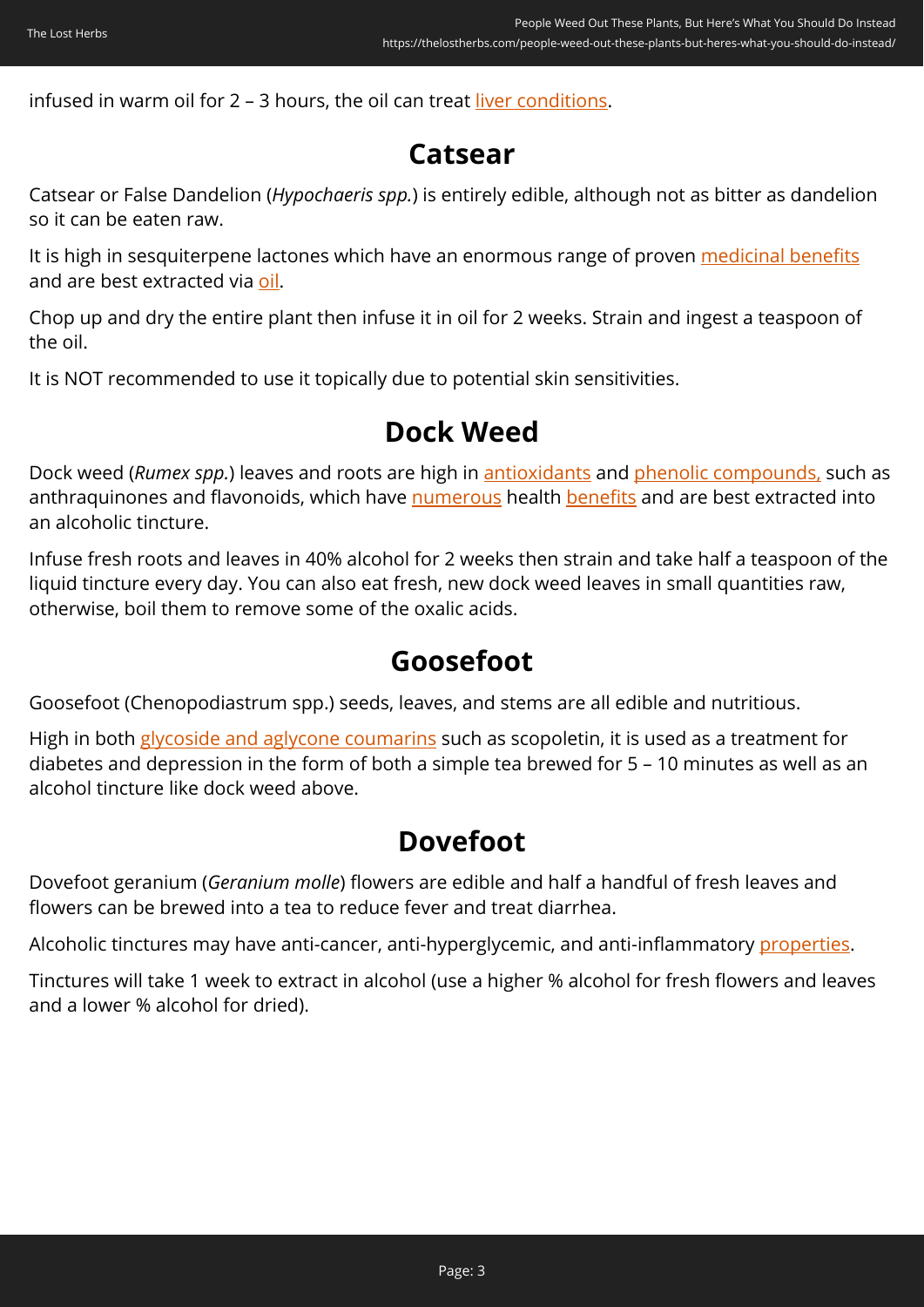# **Hedge Parsley**

Hedge parsley (*Torilis spp.*) contains [anti-inflammatory](https://bmccomplementmedtherapies.biomedcentral.com/articles/10.1186/1472-6882-12-221), anti-bacterial, and anti-cancer [compounds](https://www.spandidos-publications.com/ijo/49/3/1088) which are best extracted in an alcoholic tincture like Dovefoot geranium.

You can also eat it like common parsley.

## **Plantain**

Plantago (*Plantain spp.*) is from the family that is very high in [verbascoside](https://www.sciencedirect.com/science/article/abs/pii/S2212429218308861) which is a strong antimicrobial and anti-inflammatory, as well as chlorogenic acid which can help to [reduce blood](https://www.nature.com/articles/hr2011195) [pressure](https://www.nature.com/articles/hr2011195). Both compounds are soluble in hot water, so it's easy to brew half a handful of leaves and flowers for 5 minutes into a simple tea. It is also a proven [wound healer](https://www.sciencedirect.com/science/article/abs/pii/S0378874117321852), so can be infused in oil to make a salve.

## **Clover**

Clover (*Trifolium spp.*), even the common one found in your lawn, is edible and full of antioxidants, [saponins](https://pubmed.ncbi.nlm.nih.gov/22771317/), [isoflavones](https://pubmed.ncbi.nlm.nih.gov/25026336/), phenolic acids, and flavones which are best extracted via an alcoholic tincture or fermented with raw sugar.

Fermentation will increase the bioavailability of the isoflavones for improving [bone mass and](https://www.hindawi.com/journals/ecam/2012/921684/) [strength,](https://www.hindawi.com/journals/ecam/2012/921684/) especially in red clover.

### **Broom**

Broom (*Genista spp*) is often a declared weed outside of its home range due to the abundance of seeds it produces and toxicity to livestock.

The flowers make a yellow dye and the plant contains anti-[inflammatories](https://www.mdpi.com/2305-6320/7/6/31) and [phytoestrogens](https://www.ncbi.nlm.nih.gov/pmc/articles/PMC7078862/) such as genistein aglycone and daidzein which are great for healthy skin.

These compounds are [soluble in oil](https://www.jstage.jst.go.jp/article/cpb/58/5/58_5_639/_pdf) but the toxic alkaloids found in broom are less so, which means it is only safe to use a broom when turned into a salve by infusing it in warm oil for 2 hours and combining the oil with beeswax.

## **Wild Radish**

Wild radish (*Raphanus raphanistrum*) is a common weed in crops and gardens but the entire plant is edible; both raw and cooked.

It is also high in [sterols](https://www.sciencedirect.com/science/article/abs/pii/S0278691515300624) which can treat high cholesterol.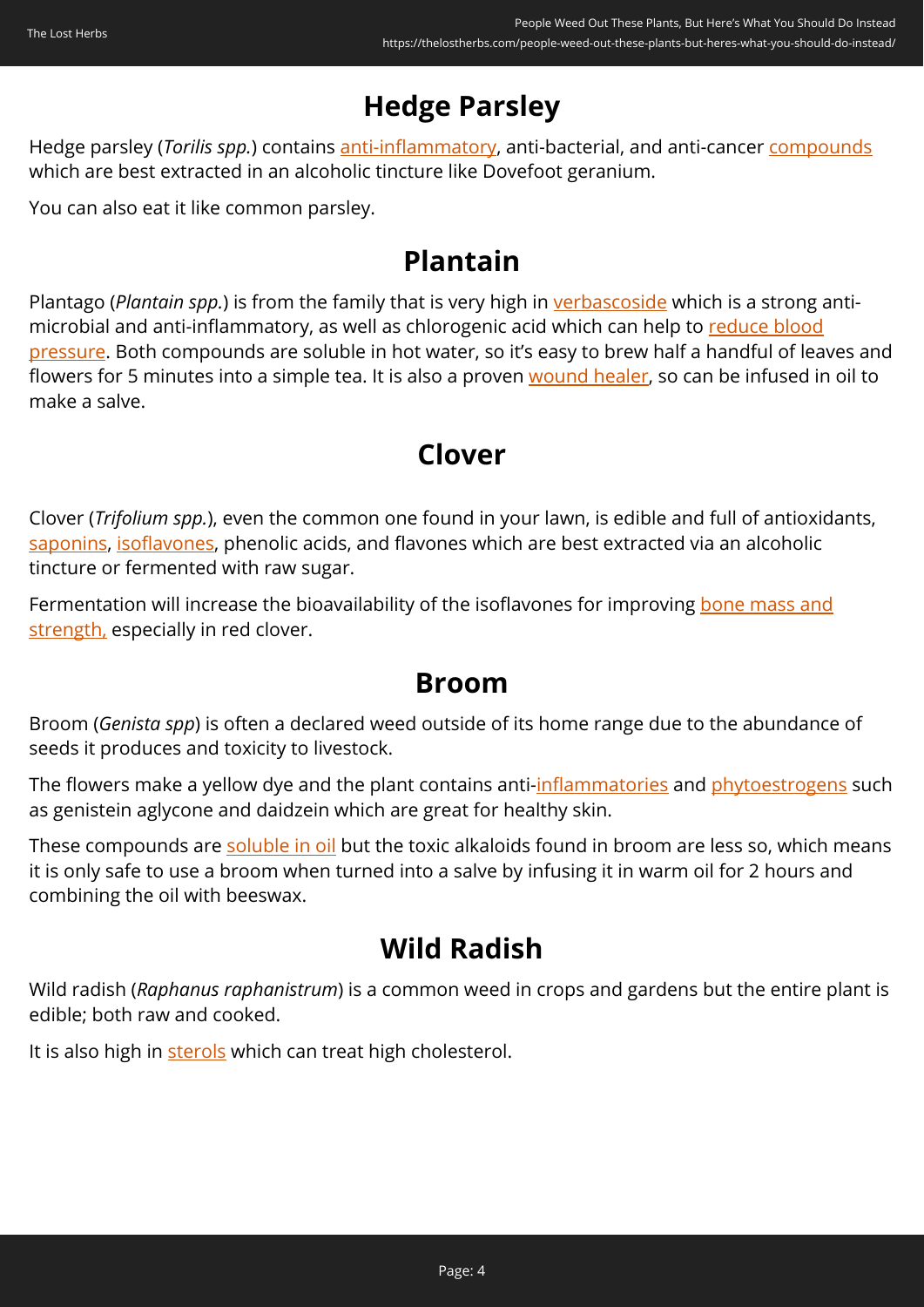# **Milk Vetch**

Milk Vetch *(Astragalus membranaceus.)* roots are high in polysaccharides, flavonoids, and saponins; all of which have various [health benefits,](https://www.sciencedirect.com/science/article/pii/S0753332222000427) especially for the immune system and [gut flora](https://www.sciencedirect.com/science/article/pii/S0753332222000427). The bioavailability of the polysaccharides can be significantly increased by using a *[lactic acid](https://amb-express.springeropen.com/articles/10.1186/s13568-018-0682-4)* [fermentation](https://amb-express.springeropen.com/articles/10.1186/s13568-018-0682-4) process.

This involves massaging 1 tablespoon of salt into 1 pound of freshly grated/chopped roots and sealing it in a jar for 1 – 2 weeks at room temperature. Other *Astragalus* species are toxic to livestock and potentially harmful to humans in higher doses.

In conclusion, instead of composting your weeds, take a closer look at how you can actually utilize them in your diet, garden, or medical cabinet first; you might be surprised to discover some pretty handy uses from some of those weeds in your garden.

#### **You may also like:**

**[DIY Natural Weed Killer](https://thelostherbs.com/diy-natural-weed-killer/)**

**[75+ Spring DIY Projects: No. 5 Will Take You by Surprise!](https://hop.clickbank.net/?affiliate=easycellar&vendor=sbackyard&tid=C02PeopleWeedSSB)** (Video)

**[Edibility Test: Find Out Which Backyard Weeds are Edible](https://thelostherbs.com/edibility-test-find-out-which-backyard-weeds-are-edible/)**

**[Burdock: The Annoying Weed That Can Save Your Life](https://thelostherbs.com/burdock-the-annoying-weed-that-can-save-your-life/)**

**[The Driveway Weed Similar To Vicodin](https://thelostherbs.com/the-driveway-weed-similar-to-vicodin/)**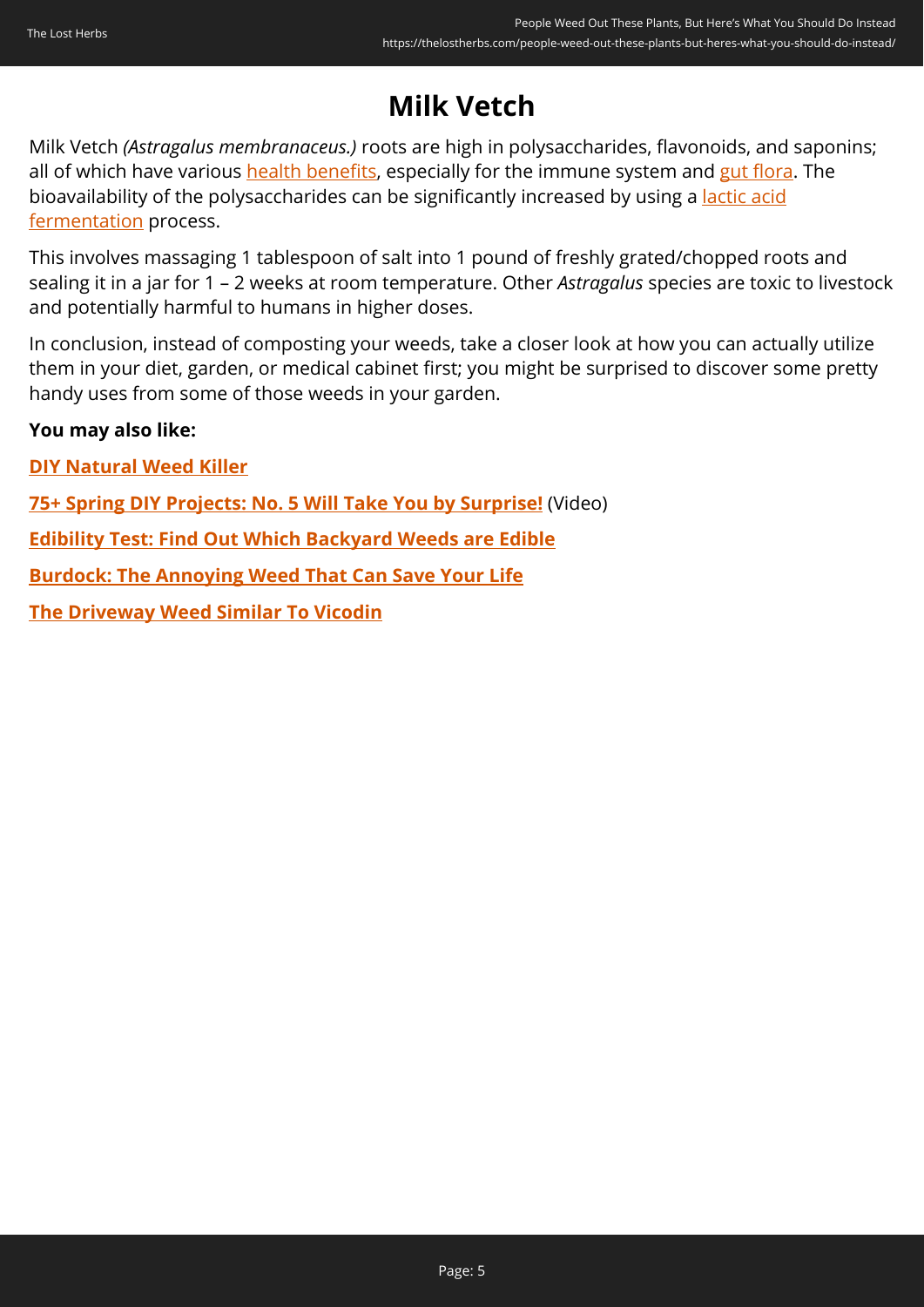# **Comments**



**Masuma Begum** – 2022-05-18 12:56:08 Thank you very helpful hope this carries on and helps many many more n good health



**The Lost Herbs** – 2022-05-13 11:08:41 Hi Lesa, Thank you so much for your kind words. We are delighted to hear that you like our articles. Many blessings and good health!



**The Lost Herbs** – 2022-05-13 11:07:37 Hi Willie, Thank you for taking the time to send us your feedback. We really appreciate it and we are happy to hear that you love our articles. Many blessings and good health!



**The Lost Herbs** – 2022-05-13 11:06:22 Hi Kelly, Thank you so much for your kind words. We are delighted to hear that you enjoy reading our emails. Many blessings and good health!



**Peta** – 2022-05-11 10:25:45 I recommend an app for your smart phone called "Pl@ntNet". Just upload a photo of the plant and it will give you some suggestions and more photos from other users. It's really handy.



**Darlene HOPKINS** – 2022-05-11 06:38:11 DARLENE I love the information and I am delighted to cherished all shared knowledge Thank you so much